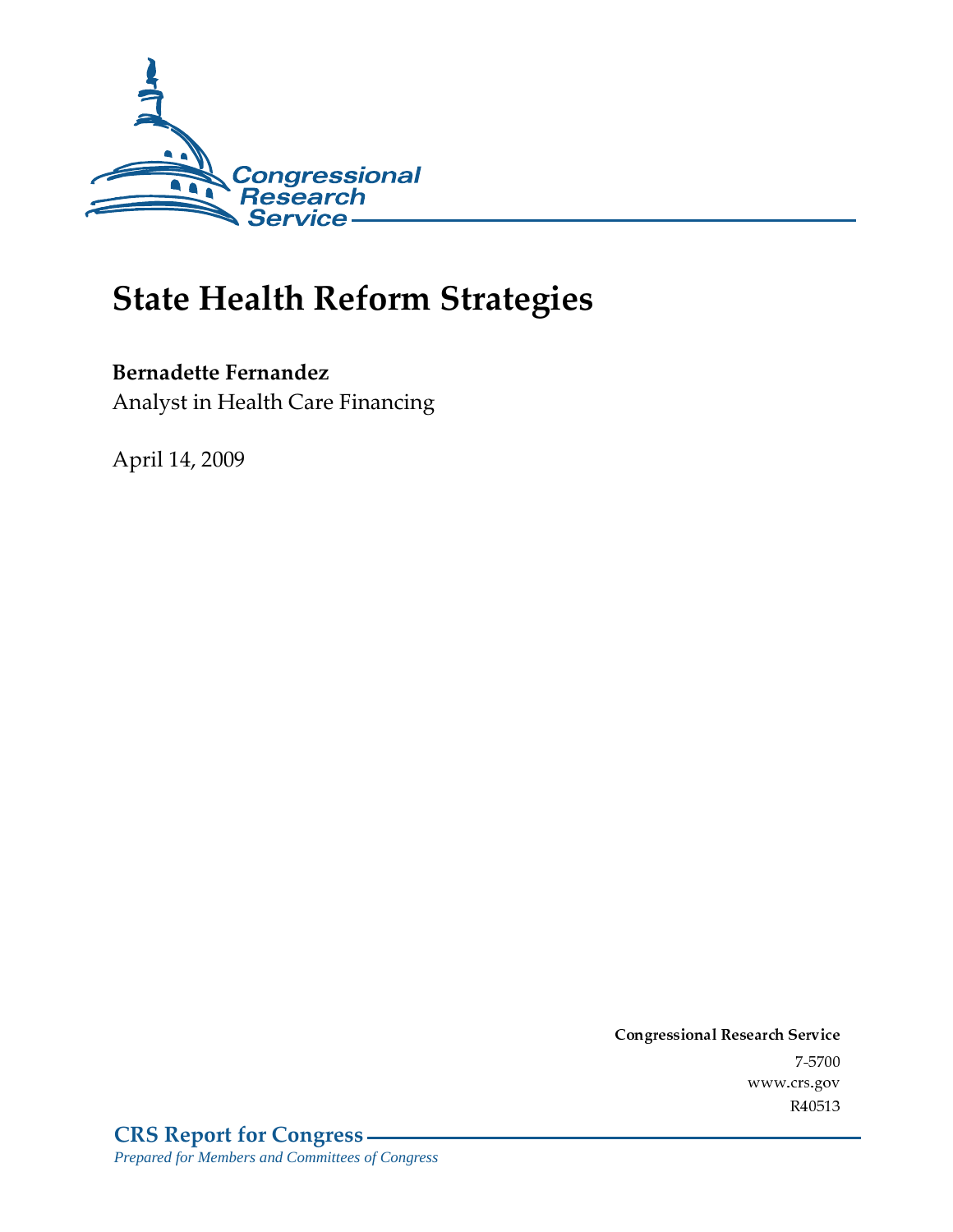# Summary

States have taken the initiative to propose and enact health care reforms to address perceived problems related to health insurance coverage, health care costs, and other issues. These reform efforts vary in scope, intent, and target demographic group. While not all members of Congress agree in the need to reform health care, many have expressed interest in learning about these state efforts to inform ongoing debate at the national level.

Each state has implemented a unique set of reform strategies to address concerns about health insurance and the health care delivery system. However, most health reform discussions, at both the state and federal level, focus primarily on insurance. Under this broad policy area, coverage and cost concerns are paramount.

The primary objective related to coverage is reducing the number of uninsured persons. Related reforms may target a specific group, or address the uninsured population as a whole. Cost reforms primarily address concerns about the affordability of health insurance for individuals, families, and employers. This typically results in policies that invest public resources to assist consumers and firms with the cost of health insurance.

This report identifies general approaches proposed at the state level to reform health insurance, and describes selected reform strategies. These descriptions are intended to be illustrative, not exhaustive. They include examples of both common and innovative initiatives to reflect the diversity of reform approaches, in terms of scope, policy levers used, and populations affected. The reform strategies have been identified according to targeted stakeholder groups: consumers, employers, purchasers of health coverage, and health plans. In addition, the report explores key design and implementation challenges related to coverage and cost, and provides a succinct state example for each reform strategy.

This report will be updated as circumstances warrant.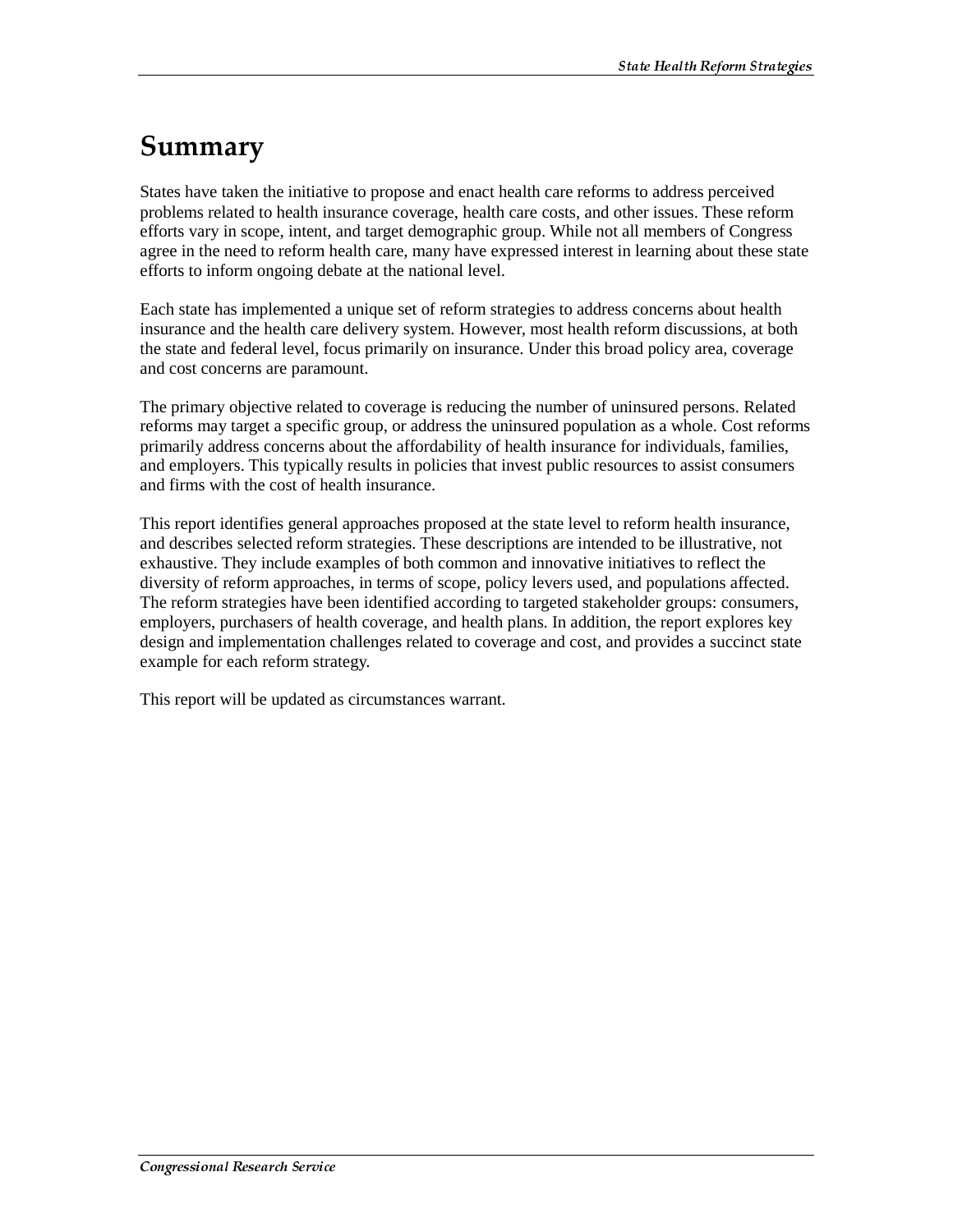# Contents

# Contacts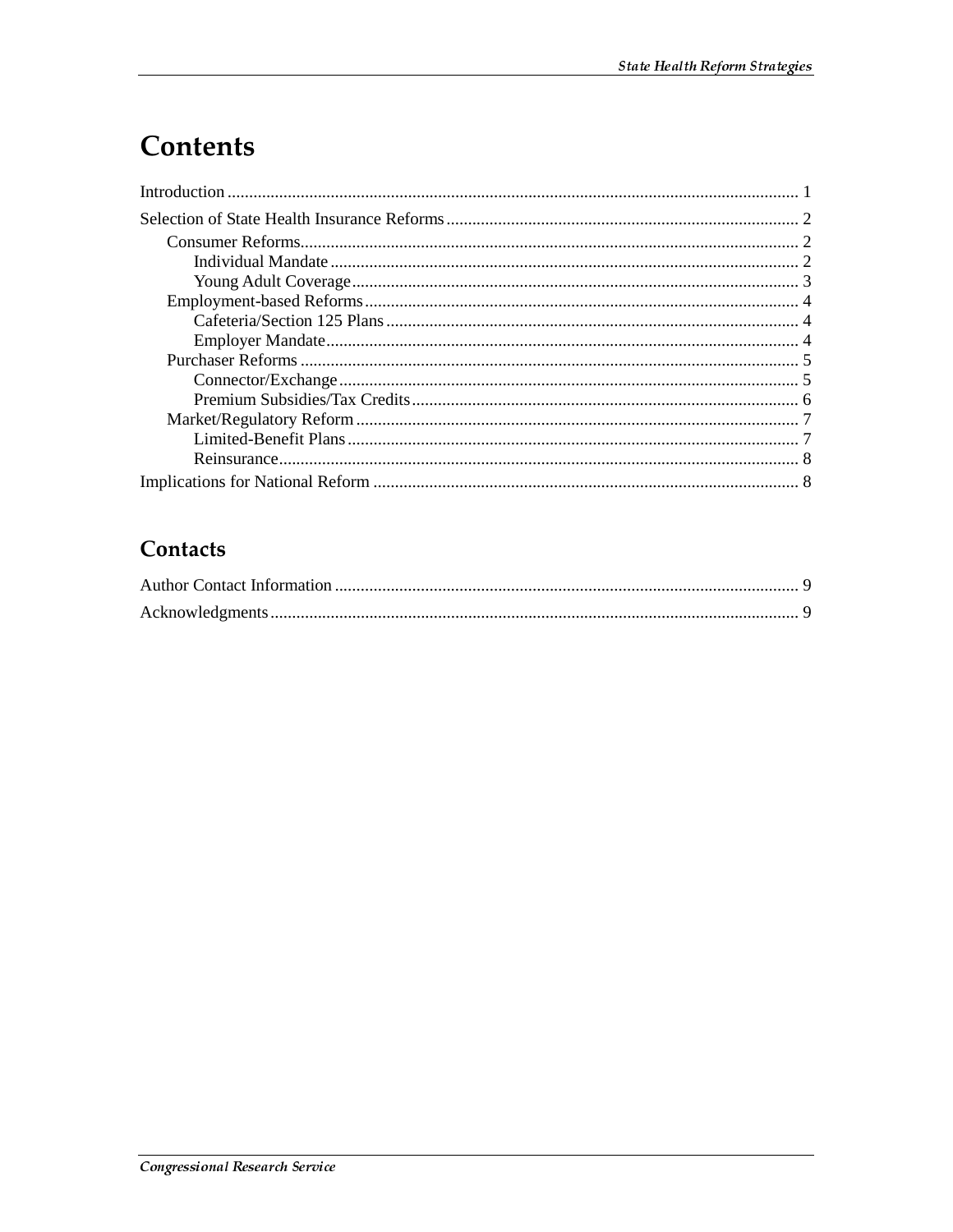# <u>Introduction</u>

 $\overline{a}$ 

Although the most recent figures for 2007 indicate a drop,<sup>1</sup> the number of uninsured persons generally has grown during the past several years, $<sup>2</sup>$  as health care costs to consumers, employers,</sup> and the government have also grown.<sup>3</sup> State legislators and policymakers have responded to these trends by proposing a spectrum of reforms to address concerns regarding coverage, cost, and other issues.

State governments are in a unique position to impact the availability and affordability of health insurance. They are the primary regulators of this industry, and provide funding toward the coverage of millions of residents.<sup>4</sup> States can be receptive to local economic, labor, and other conditions, and adopt policies tailored to their own needs. Given this, health reforms vary greatly from state to state. For instance, some states may pursue comprehensive reform,<sup>5</sup> while others may design reform initiatives that are more narrow in scope. These more limited reform efforts may focus on a particular component of the health care system, such as the availability of private health insurance options, the delivery of health care, or public financing for health coverage. Reform strategies also vary in terms of the target stakeholder group (e.g., children) and policy lever used (e.g., tax code).

<sup>&</sup>lt;sup>1</sup> See CRS Report 96-891, *Health Insurance Coverage: Characteristics of the Insured and Uninsured Populations in 2007*, by Chris L. Peterson and April Grady.

<sup>&</sup>lt;sup>2</sup> "The Uninsured: A Primer," Kaiser Commission on Medicaid and the Uninsured, Kaiser Family Foundation, October 2008, at http://www.kff.org/uninsured/upload/7451-04.pdf.

<sup>&</sup>lt;sup>3</sup> For consumer spending data, see Consumer Expenditure Survey Annual Reports, Bureau of Labor Statistics, at http://www.bls.gov/cex/csxreport.htm#annual. For employer spending data, see Employer Health Benefits Annual Survey Reports, Kaiser Family Foundation and Health Research and Education Trust, at http://www.kff.org/insurance/ ehbs-archives.cfm. For government spending data, see Table 16.1, *Budget of the United States Government, Fiscal Year 2009*, Office of Management and Budget, 2008, at http://www.whitehouse.gov/omb/budget/fy2009/pdf/hist.pdf.

<sup>&</sup>lt;sup>4</sup> While health insurance regulation is primarily a state responsibility, there are federal requirements that have a significant impact on how and to whom health insurance coverage is provided, and what that coverage looks like. Two key federal laws are the Employee Retirement Income Security Act of 1974 (ERISA, P.L. 93-406), and the Health Insurance Portability and Accountability Act of 1996 (HIPAA, P.L. 104-191). ERISA outlines minimum federal standards for private-sector employer-sponsored benefits. It requires that funds be handled prudently and in the best interest of beneficiaries, participants be informed of their rights, and there be adequate disclosure of a plan's financial activities. ERISA preempts state laws that "relate to" employee benefit plans. This "preemption clause" was designed to ensure that plans would be subject to the same benefit laws across all states, partly in consideration of firms that operate in multiple states. For more information about ERISA, see CRS Report RS22643, *Regulation of Health Benefits Under ERISA: An Outline*. HIPAA's health insurance provisions were designed to address the concern that health insurance coverage does not stay with an insured person if that person switches jobs or changes health plans (lack of "portability"). The Act established federal requirements on private and public employer-sponsored health plans and carriers to ensure the availability and renewability of coverage for certain employees and other persons under specified circumstances. HIPAA limits the amount of time that coverage for pre-existing medical conditions can be excluded, and prohibits discrimination on the basis of health status-related factors. For more information about HIPAA, see FAQs about Portability of Health Coverage and HIPAA, Employee Benefits Security Administration, U.S. Department of Labor, at http://www.dol.gov/ebsa/faqs/faq\_consumer\_hipaa.html.

<sup>&</sup>lt;sup>5</sup> For additional information on state efforts toward comprehensive health reform, see "States Moving Toward Comprehensive Health Care Reform," Kaiser Family Foundation, at http://www.kff.org/uninsured/ kcmu\_statehealthreform.cfm.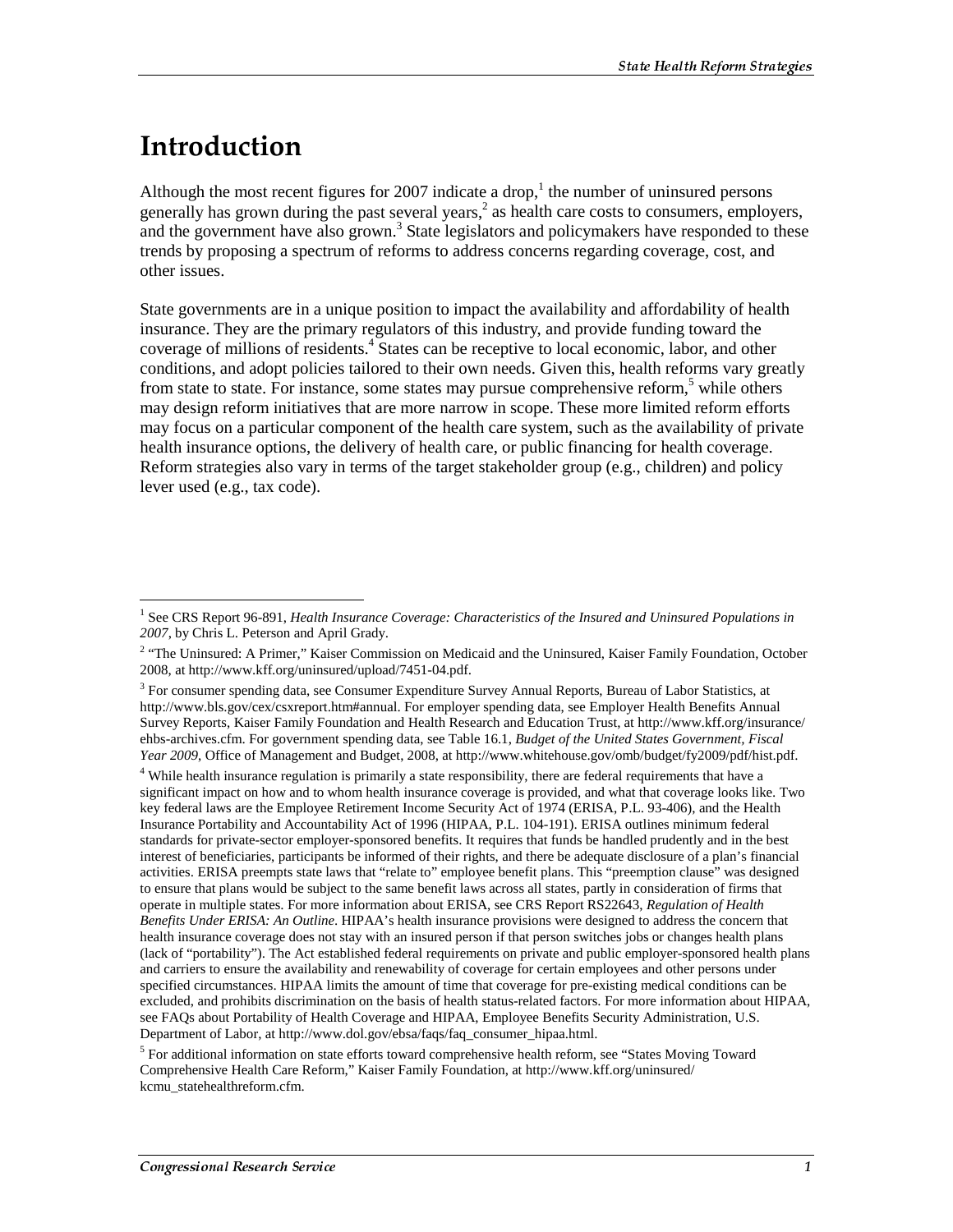This report identifies general approaches proposed at the state level to reform health insurance, and describes specific strategies to illustrate the breadth of possible reform options.<sup>6</sup> It discusses a selection of current reform strategies; it is not meant to be inclusive of all health reforms.

# Selection of State Health Insurance Reforms

While the states have implemented a wide range of reforms to address concerns about both coverage and the health care delivery system, most health reform discussions focus primarily on health insurance. Under this broad policy area, coverage and cost concerns are paramount.

The primary objective related to coverage is reducing the number of uninsured persons. Reforms may target a specific group (e.g., small businesses), or address the uninsured population as a whole. Cost reforms primarily address concerns about the affordability of health insurance for individuals, families, and employers. This typically results in policies that invest public resources to assist consumers and firms with the cost of health insurance.

Below are general descriptions of select reform strategies that have been proposed or implemented at the state level. Since an all-inclusive analysis of state reforms is beyond the scope of this report, these descriptions include examples of both common and innovative initiatives to illustrate the breadth of reforms. The selected strategies reflect the current diversity of reform approaches, in terms of scope of reforms, policy levers used, and populations affected. The reform strategies have been identified according to targeted stakeholder groups: consumers, employers, purchasers of health coverage, and health plans. In addition, the report explores key design and implementation challenges related to coverage and cost, and provides a succinct state example for each reform strategy.

## **Consumer Reforms**

State reforms that focus on consumers generally target vulnerable populations that make up a disproportionate share of the uninsured, such as low-income individuals and young adults. However, reform in this area may also be very broad and include all consumers, regardless of health status, family income, or other characteristic.

## Individual Mandate

An individual mandate is a requirement that all persons have health insurance coverage. Such a mandate may specify the source of that coverage, such as a government program or through an employer. Only Massachusetts currently has an individual mandate, but other states have included such a requirement in their reform proposals.

<sup>&</sup>lt;sup>6</sup> State-centered resources include CRS in-house database of state health insurance reforms, state coverage profiles developed by the State Coverage Initiatives, and studies published by state-based associations, health care foundations, and policy think tanks.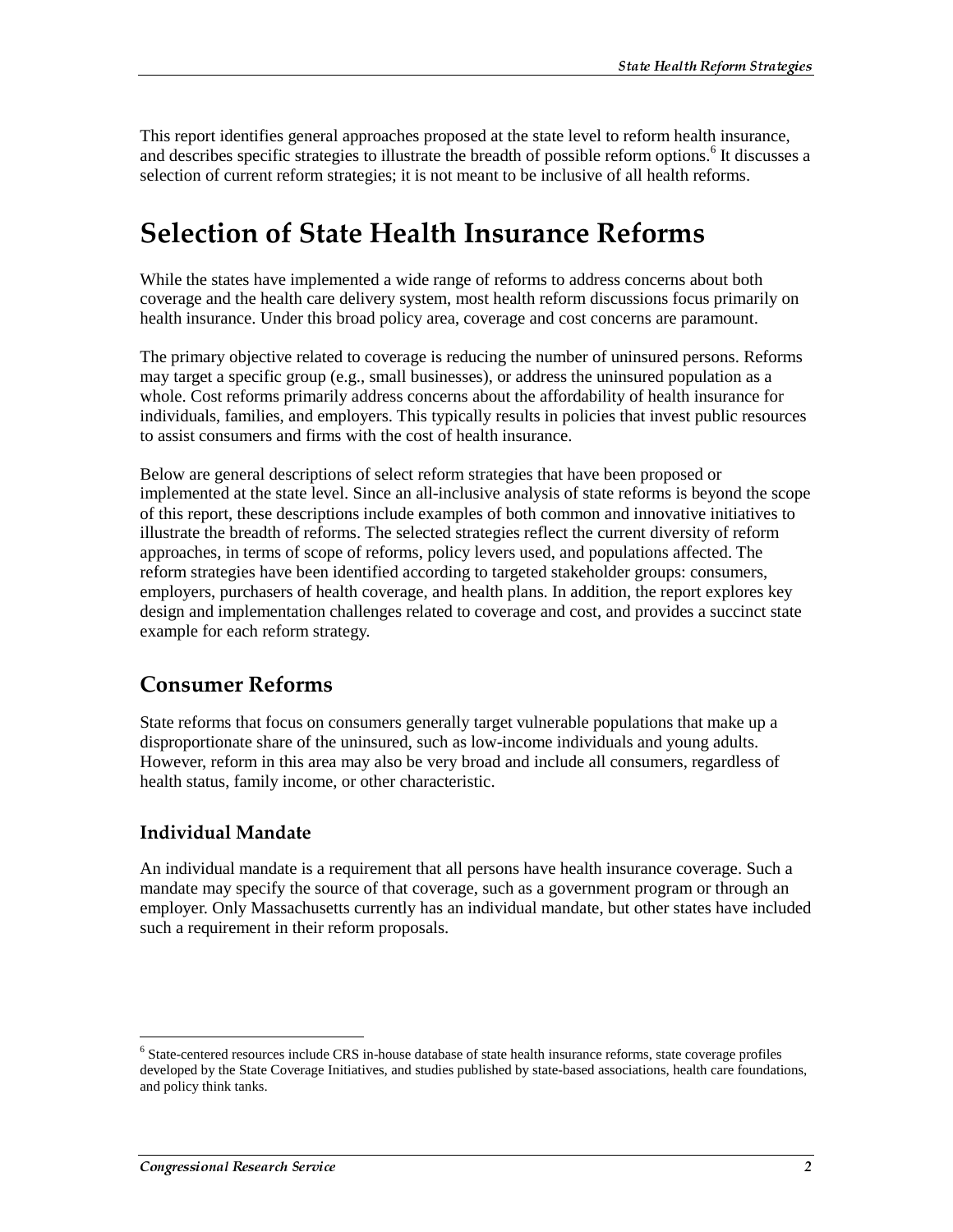For states that intend to achieve universal coverage, an individual mandate lends itself to such a goal. However, implementation of a mandate requires policies to address compliance and enforcement issues that are integral to the success of this reform strategy. Also, the effectiveness of this approach depends on the availability of insurance options to all persons who must meet this requirement. For example, unemployed adults with poor health status currently may not have any coverage options available to them, because they cannot get employment-based insurance, are ineligible for public programs, and private insurers deny them coverage based on pre-existing health conditions.

Massachusetts In 2006, Massachusetts passed comprehensive health reform, which includes a requirement that all state residents have health insurance coverage, or be subject to a financial penalty. Residents confirm that they have coverage on their state income tax forms. Individuals can file hardship exemptions from the mandate. In addition, persons for whom there are no affordable insurance options available will not be subject to the mandate. Affordability is determined by a statutorily established board.

Complying with an individual mandate may be difficult for low-income persons who find insurance unaffordable. States that have proposed an individual mandate usually also include subsides and/or exemptions for poor individuals. In the former situation, the cost to the government would increase to finance those subsidies. In the latter situation, exemptions defeat the intent of an individual mandate.

## **Young Adult Coverage**

Young adults make up a disproportionate share of the uninsured, compared to their representation in the overall population. Nearly half of all states have sought to address this issue by enacting laws to increase young adults' access to health coverage. Such laws typically require private health insurers to allow adult dependents to continue to be eligible for coverage under their family's health insurance policy, up to a specified age and under certain conditions, such as being unmarried or attending college.<sup>7</sup>

**South Dakota**<br>In 2005, South Dakota passed H.B. 1045, which prohibits insurers who provide dependent<br>coverage from terminating such coverage before<br>age 19. For dependents who are full-time college<br>students, insurers are required to extend covera<br>until age 24.<br>Since the premium for prohibits insurers who provide dependent coverage from terminating such coverage before age 19. For dependents who are full-time college students, insurers are required to extend coverage until age 24.

This reform approach could apply to a moderate share of the uninsured. However, its reach is limited given that the family would also have to have coverage in order for the dependent to benefit. Moreover, this is a temporary solution since the individuals would eventually age out of this benefit, regardless of their educational, marital, or other personal circumstances.

Since the premium for a family policy typically does not vary with the number of dependents covered, this reform strategy would not affect the family's costs when purchasing insurance. However, if the cumulative impact of this reform results in more individuals with health coverage, that would likely lead to an increase in overall health care spending. proverage from terminating such coverage tage 19. For dependents who are full-time c<br>students, insurers are required to extend c<br>until age 24.<br>Since the premium for a family polic<br>covered, this reform strategy would<br>Howeve age 19. For dependents who are full-time college<br>students, insurers are required to extend coverage<br>until age 24.<br>Since the premium for a family policy ty<br>covered, this reform strategy would not a<br>However, if the cumulativ external and the students, insurers are required to extend coverage<br>students, insurers are required to extend coverage<br>until age 24.<br>Since the premium for a family policy ty<br>covered, this reform strategy would not a<br>Howeve stated are required to entire the proof of this referred to the premium for a family policy typic covered, this reform strategy would not aff However, if the cumulative impact of this reform strategy would not aff However,

<sup>&</sup>lt;sup>7</sup> For additional information about state efforts to increase coverage among young adults, see "The Changing Definition of 'Dependent': Who is Insured and For How Long?," National Conference of State Legislatures, at http://www.ncsl.org/programs/health/dependentstatus.htm.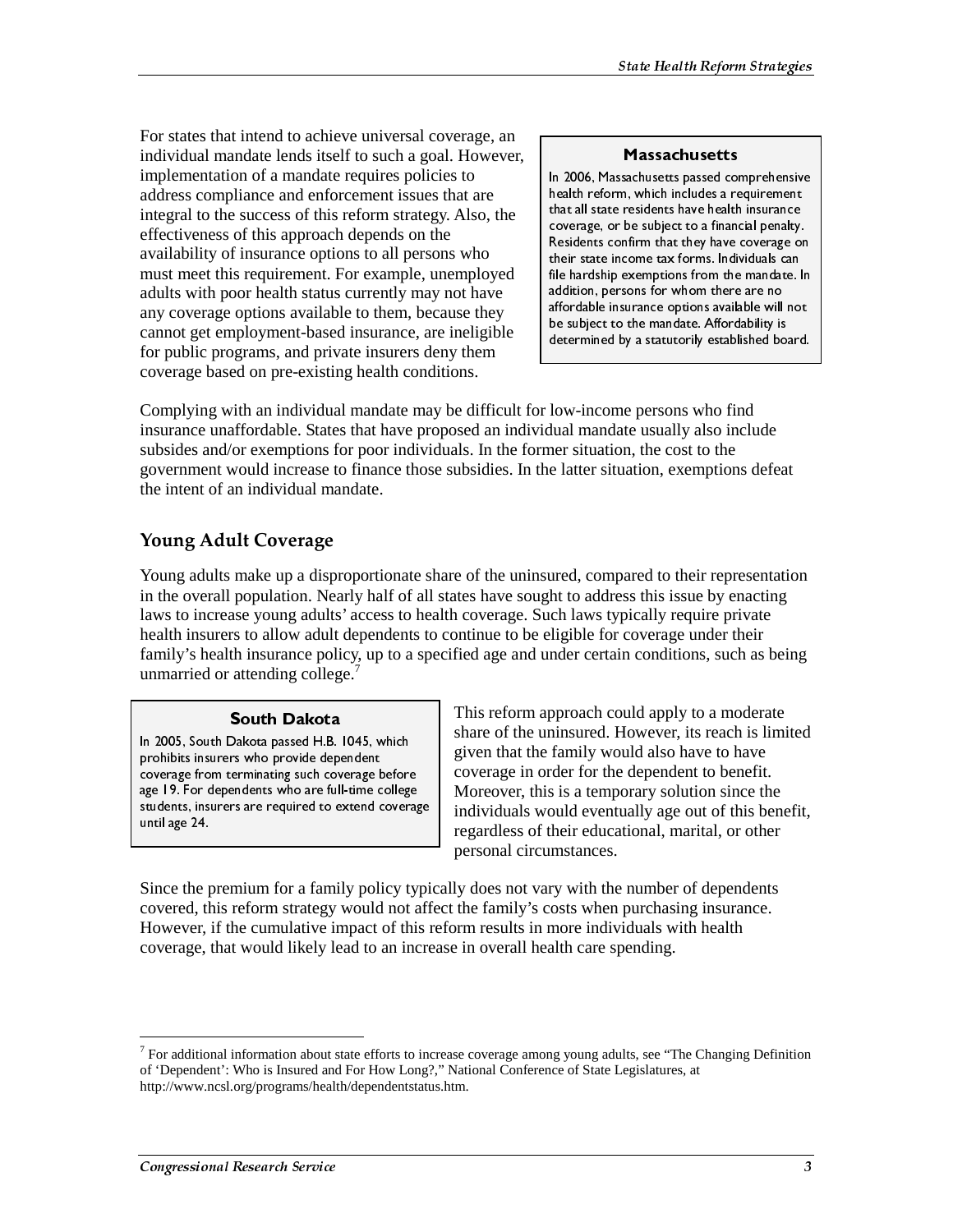# **Employment-based Reforms**

Given that a majority of Americans obtain health insurance through the workplace, $\delta$  many states target employers in their coverage expansion efforts. Some states focus their work-based reforms on small firms, given the disadvantages that small firms face in obtaining private health coverage, compared with large firms. These disadvantages include limited ability to spread insurance risk, limited ability to leverage size to negotiate better benefits and lower premiums, no economies of scale, and a more transient, lower-wage workforce.

## Cafeteria/Section 125 Plans

Cafeteria plans are employer-established benefit plans under which employees may choose between receiving cash (typically additional take-home pay) and certain benefits (such as health insurance) without being taxed on the value of the benefits if they select the latter. Essentially, section 125 of the Internal Revenue Code provides a tax incentive to workers to obtain health coverage or other benefits.<sup>9</sup> While this benefit is through the federal tax code, states have used cafeteria plans as a vehicle for making health insurance more affordable for workers. A handful of states require employers to establish section 125 plans to allow employees to buy insurance using pre-tax dollars. However, these states do not necessarily require employers to fund these plans once they have been established. Small firms typically are exempt from requirements to establish cafeteria plans.

This reform strategy benefits only individuals who are employed and whose employer establishes cafeteria plans. Therefore, cafeteria plans have limited reach as a coverage strategy.

Cafeteria plans allow individuals to buy coverage using pre-tax dollars. Because consumers are using money that is not taxed to buy insurance, they are in effect receiving a discount on the price of that insurance. On the flip side, the government "loses" tax revenue that it would have collected if those funds were in the form of take-home pay as opposed to benefits.

**Rhode Island**<br>By July 2009, firms with more than 25 employees are required to establish a cafeteria plan. Employers are not required to contribute toward the cost of health insurance, nor give employees the opportunity to buy insurance at the group rate.

## **Employer Mandate**

An employer mandate typically refers to a requirement that employers provide health benefits to their employees and those employees' dependents. Such a mandate may allow exemptions for small firms, who find it more difficult to provide health benefits than large firms. Employer mandates may also encompass "pay or play" policies (also referred to as "fair share" laws), which require employers either to contribute to a fund to finance coverage provided through a public program, or provide health benefits to their workers. Currently, only Hawaii and Massachusetts have employer mandates in place, but several other states have proposed such a requirement in the recent legislative sessions. 25 employees are required to<br>
25 employees are required to<br>
establish a cafeteria plan.<br>
Employers are not required to<br>
contribute toward the cost of<br>
health insurance, nor give<br>
employees the opportunity to buy<br>
insurance establish a cafeteria plan.<br>
Employers are not required to<br>
contribute toward the cost of<br>
health insurance, nor give<br>
employees the opportunity to<br>
insurance at the group rate.<br>
This summary to<br>
Summary allow exemptions f Employers are not requir<br>contribute toward the co<br>health insurance, nor give<br>employees the opportuni<br>insurance at the group rai<br>insurance at the group rai<br>sy sprovide health bend<br>ay allow exemptions<br>large firms. Employe<br>o contribute toward the cost of<br>health insurance, nor give<br>employees the opportunity to t<br>insurance at the group rate.<br>Insurance at the group rate.<br>The summary area of the group rate.<br>The summary area of the summary of the s health insurance, nor give<br>thealth insurance, nor give<br>employees the opportunity to<br>insurance at the group rate.<br>The contribute to the computational of the cost of large firms. Employer<br>of a sumple of the cost of the cost employees the opportunity<br>employees the opportunity<br>insurance at the group rate<br>insurance at the group rate<br>of given and Massachus Drovided through a pull<br>Hawaii and Massachus<br>sed such a requirement<br>of section are property insurance at the group rate.<br>
Insurance at the group rate.<br>
The original of the original straight to buy allow exemptions for<br>
large firms. Employer<br>
Das "fair share" laws), which<br>
provided through a public<br>
Hawaii and Mas

 $\overline{a}$ 8 For additional information, see CRS Report RL32237, *Health Insurance: A Primer*, by Bernadette Fernandez.

 $9$  For additional information about cafeteria plans and other tax-advantaged health benefits, see CRS Report RL33505, Tax Benefits for Health Insurance and Expenses: Overview of Current Law and Legislation, by Bob Lyke and Julie M. Whittaker.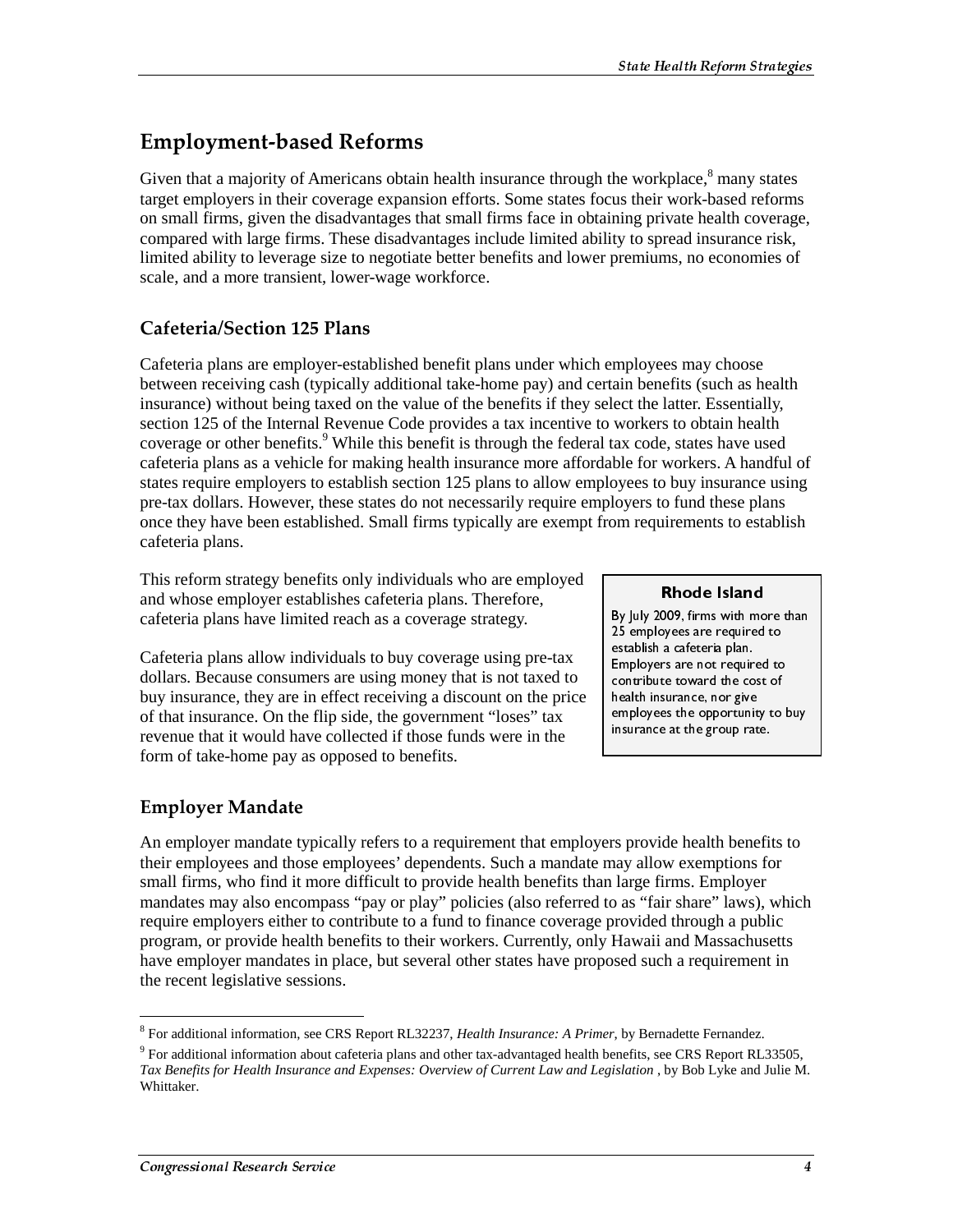ے میں ہیں ہے ۔<br>The Prepaid Health Care Act of 1974 requires nearly all employers to provide health benefits to at least some of their workers. Eligible employees are those who work a minimum of 20 hours a week and make a certain amount above the state minimum wage. The coverage offered must meet stateprescribed standards. A worker may have to cover part of the premium, although there are limits to that contribution and cost sharing requirements vary based on the type of plan chosen. Congress gave Hawaii an exemption from ERISA to allow the state's employer mandate to remain in place.

Requiring employers to insure their workforce may be the beginning steps to a universal coverage initiative, when paired with other related policies. However, there is ongoing debate whether a state may impose any kind of benefit requirement on employers. While states are the primary regulators of health insurance, the Employee Retirement Income Security Act of 1974 (ERISA) places the regulation of privatesector employee benefits (including health insurance) under federal jurisdiction.<sup>10</sup> This leaves open the possibility of legal challenges to any state planning to implement an employer mandate $11$ 

Costs related to complying with an employer mandate would be directly borne by employers. However, economic theory would argue that the additional costs would ultimately be borne by workers in the form of lower wages.<sup>12</sup> Moreover, even with employer contributions toward a health care fund or health benefits to employees, individuals may still have to pay a premium to get coverage. And to the extent that the state would enforce compliance of this mandate, there are administrative costs and capacity issues related to enforcement.

## **Purchaser Reforms**

Some state reforms target both consumers and businesses as purchasers of health insurance. These reforms may attempt to address availability and cost concerns, as well as administrative burden issues.

### Connector/Exchange

A health insurance connector or exchange is a clearinghouse that provides "one-stop shopping" for purchasers of insurance, typically individual consumers and small businesses. This entity generally offers a choice of insurance options, simplifies plan administration, and provides portable coverage that allows a person to remain covered regardless of life and work changes. It may also have other responsibilities, such as negotiating with plans regarding benefits and premiums, but fundamentally it functions as a "store" or "facilitator" that brings together health insurance carriers and purchasers. Massachusetts established a connector as part of its overall

 $\overline{a}$ <sup>10</sup> For additional information about this issue, see "ERISA and State Health Reform" at http://www.allhealth.org/ publications/State\_health\_issues/ERISA\_and\_State\_Health\_Reform\_68.pdf.

<sup>&</sup>lt;sup>11</sup> For additional information about fair share laws and ERISA, see CRS Report RL34637, *Legal Issues Relating to State Health Care Regulation: ERISA Preemption and Fair Share Laws*, by Jon O. Shimabukuro and Jennifer Staman.

 $12$  For discussions regarding the relationship between employer-provided health benefits and employee wages, see L. Summers, "Some Simple Economics of Mandated Benefits," The American Economic Review, Vol. 79, No. 2, May 1989; and J. Gruber, "The Incidence of Mandated Maternity Benefits," The American Economic Review, Vol. 84, No. 3, Jun. 1994.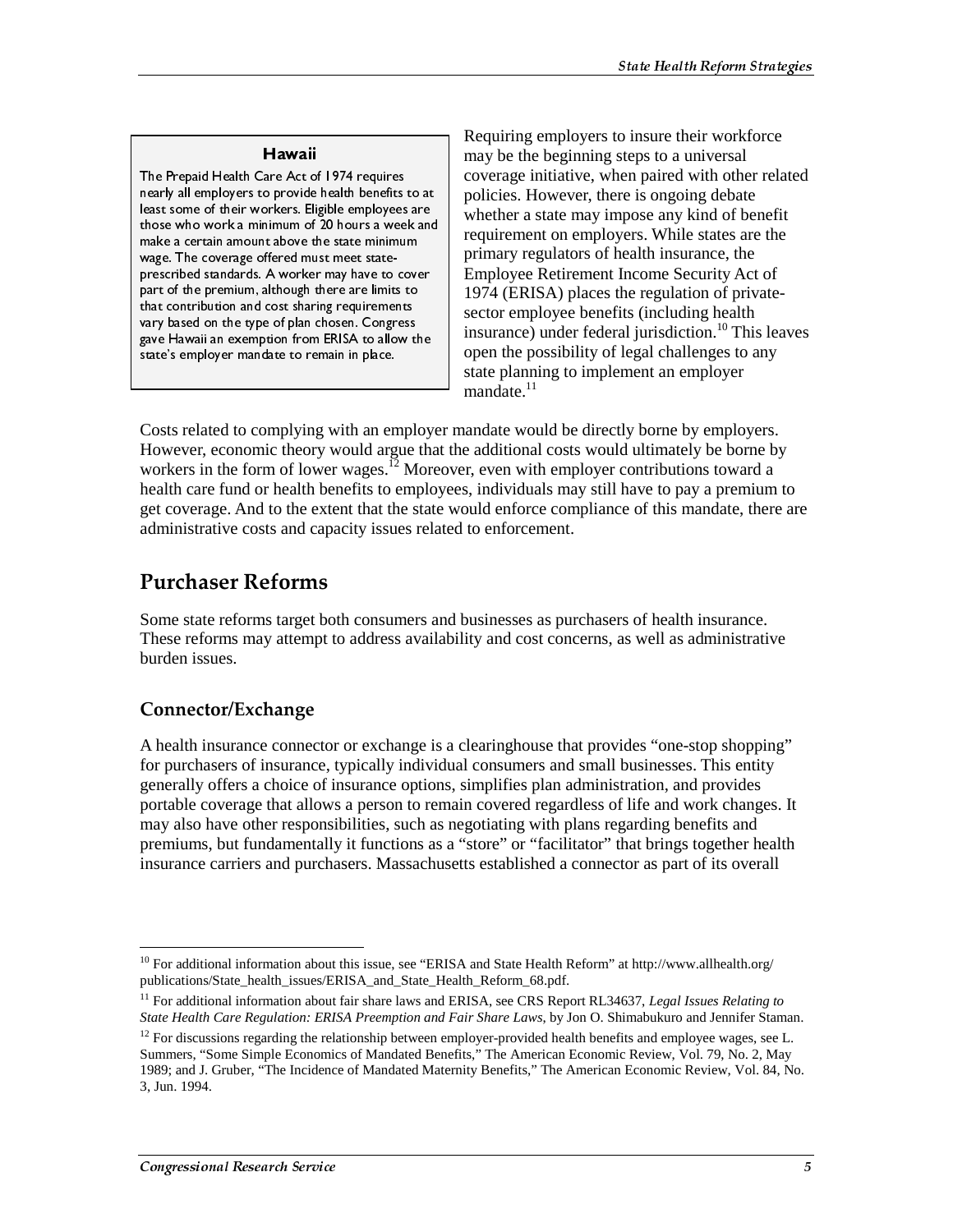health reform plan, but a few others states have proposed creating one within the context of their reform initiatives. $^{13}$ 

While a connector or exchange may provide additional insurance options to any given state resident, such options do not automatically lead to increased coverage by themselves. Questions regarding the value of benefits offered and affordability of insurance still apply.

Through the clearinghouse function, a connector may reduce administrative costs, and through negotiations, it may be able to get favorable rates, but this is dependent on what other reforms and market rules have been enacted in any given state. In other words, these entities, in and of themselves, do not necessarily lead to significant reductions in premiums for those buying insurance through them.

### Oregon

in June 2007, Oregon passed the Healthy Oregon Act, an act that outlines the first steps to reforming Oregon's health care system with the intent of providing universal access to coverage to all state residents. The Act creates a public board that will gather input on reform ideas, develop a comprehensive reform plan, and present legislative proposals to the state legislature in 2009. Among the issues the board may consider to achieve universal coverage is the design for and implementation of a health coverage exchange, to serve as a "central forum" for individuals and businesses to buy health insurance.

### Premium Subsidies/Tax Credits

In order to make coverage more affordable, many states provide financial assistance to individuals and families for the purpose of buying health insurance, and businesses to encourage the provision of health benefits through the workplace. Assistance may be in the form of direct subsidies for premiums, or reimbursement through the tax system. For assistance to consumers, states may specify that subsidies be used to purchase only certain types of insurance, such as a policy in the nongroup market. For assistance to firms, states often focus on small businesses. Some states provide tax credits to small firms to encourage those firms to provide health benefits to their employees.

### North Carolina

Effective for the 2007 and 2008 tax years, firms with 25 workers or less could claim a tax credit against their corporate or personal income tax or corporation franchise tax if they provided health benefits to their employees. To be eligible for the credit, an employer would have had to contribute at least 50% toward the cost of health insurance coverage. Moreover, the coverage must have met or exceeded the minimum benefit standards recommended by<br>the Small Employer Carrier Committee. The credit may be claimed only for premiums paid for employees whose total wages from the<br>firm do not exceed \$40,000 per year. The credit amount was equal<br>to the lesser of \$250 or costs incurred.<br><sup>13</sup> For additional information about state health i only for premiums paid for employees whose total wages from the only for premiums paid and the set of \$40,000 per year. The credit amount was equal form do not exceed \$40,000 per year. The credit amount was equal to the lesser of \$250 or costs incurred.<br>
<sup>13</sup> For additional information firm do not exceed \$40,000 per year. The credit amount was equal to the lesser of \$250 or costs incurred.

Given that health insurance premiums have grown faster than wages and increasing numbers of people and businesses find coverage to be unaffordable,  $^{14}$  premium assistance addresses a primary reason why people are uninsured. However, subsidies do have their limits if they are tied to insurance options that are not available to everyone, or in every area.

<sup>&</sup>lt;sup>13</sup> For additional information about state health insurance connectors and exchanges, see http://www.statecoverage.net/ pdf/healthinsurance0907.pdf. firm do the lesser of \$250 or costs incurred.<br>
<sup>13</sup> For additional information about state health insurance connectors<br>
pdf/healthinsurance0907.pdf.<br>
<sup>14</sup> For related data, see Employer Health Benefits, 2007 Annual Survand

<sup>&</sup>lt;sup>14</sup> For related data, see Employer Health Benefits, 2007 Annual Survey, Kaiser Family Foundation and Health Research and Educational Trust, September 2007, at http://www.kff.org/insurance/7672/upload/76723.pdf.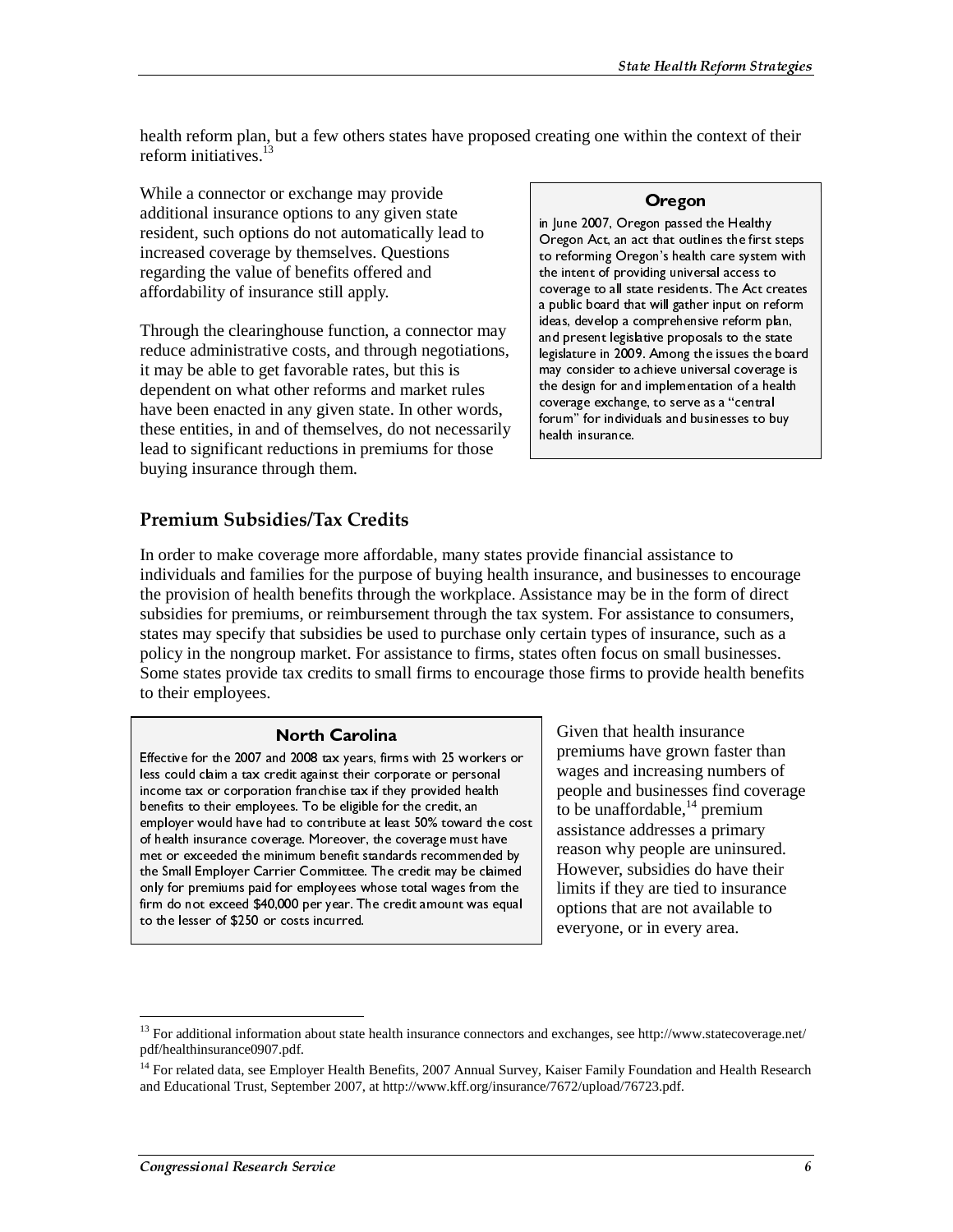States may have to provide a generous subsidy to encourage either uninsured individuals to purchase coverage or small firms to offer coverage who otherwise would not.<sup>15</sup> Depending on the scope of the coverage expansion, the cost to taxpayers for financing these subsidies may be large.

# **Market/Regulatory Reform**

This set of reform strategies focuses on what private insurance carriers may offer, how plans formulate premiums, how insurers conduct their business, and other requirements that states may impose on the insurance industry. The spectrum of issues addressed may target the benefit package (e.g., minimum benefit requirements), rating rules (e.g., community rating requirement), other access provisions (e.g., guaranteed issue), and cost-sharing limits (e.g., maximum out-ofpocket costs).

## Limited-Benefit Plans

In an effort to entice both small employers to offer coverage to employees and individuals to purchase insurance, many states have enacted legislation to allow insurance carriers to offer limited-benefit health plans, or established coverage programs that provide a limited set of benefits. Limited-benefit plan policies allow insurers to avoid all or some benefits mandated by the state. By decreasing the number of covered services, such policies may lead to a reduction in premiums.

States may increase insurance options through limited-benefit plan policies, but value and affordability considerations still apply. For uninsured but otherwise healthy people, these policies may be an attractive option. However, persons with pre-existing health conditions may find little to no value in limited-benefit plans. Likewise, individuals with low incomes may still find such plans unaffordable.

Existing studies have found that such plans do reduce premiums, but the overall impact varies both within and across states.<sup>16</sup> That impact often depends on the specific mandates that no longer apply and any accompanying policies—such as premium subsidies or increased cost-sharing—which may be coupled with these plans. In the former example, a subsidy reduces the premium that a consumer pays, but there is a cost to the government. In the latter example, the consumer

**Kentucky**<br>In 2005, Kentucky passed H.B. 278, which allows insurers in<br>both the non-group and small<br>group (2-50 employees)<br>markets to offer basic health<br>plans. Such plans may exclude<br>any state-mandated benefits<br>from coverage, with the<br>exception of diabetes servic 278, which allows insurers in both the non-group and small<br>group (2-50 employees)<br>markets to offer basic health<br>plans. Such plans may exclude<br>any state-mandated benefits<br>from coverage, with the<br>exception of diabetes services<br>hospice care, chiropractic<br> both the non-group and small group (2-50 employees)<br>group (2-50 employees)<br>markets to offer basic health<br>plans. Such plans may exclude<br>any state-mandated benefits<br>from coverage, with the<br>exception of diabetes services,<br>hospice care, chiropractic<br>benef group (2-50 employees) Fraction of the basic hemateus to offer basic hemateus. Such plans may exany state-mandated beneform coverage, with the exception of diabetes self-<br>to apply the exception of diabetes self-<br>ospice care, chiropractic benefit markets to offer basic health plans. Such plans may exclude<br>plans. Such plans may exclude<br>any state-mandated benefits<br>from coverage, with the<br>exception of diabetes service:<br>hospice care, chiropractic<br>benefits, and any federal<br>benefit mandates. Insurers plans. Such plans may exclude any state-mandated benefits<br>from coverage, with the<br>exception of diabetes services,<br>hospice care, chiropractic<br>benefits, and any federal<br>benefit mandates. Insurers<br>must disclose that the basic<br>plan being offered provides<br>l any state-mandated benefits from coverage, with the<br>exception of diabetes service<br>hospice care, chiropractic<br>benefits, and any federal<br>benefits, and any federal<br>benefit mandates. Insurers<br>must disclose that the basic<br>plan being offered provides<br>limit from coverage, with the exception of diabetes sen<br>hospice care, chiropracti<br>benefits, and any federal<br>benefit mandates. Insure<br>must disclose that the ba<br>plan being offered provid<br>limited coverage.<br>must disclose that the ba<br>plan being offered prov exception of diabetes services. hospice care, chiropractic benefits, and any federal benefit mandates. Insurers must disclose that the basic plan being offered provides limited coverage.

<sup>&</sup>lt;sup>15</sup> For discussions regarding how the size of subsidies impact the take-up of health insurance, see M. Pauly and B. Herring, "Expanding Coverage Via Tax Credits: Trade-offs and Outcomes," Health Affairs, Vol. 20, No. 1, Jan./Feb. 2001; and K. Thomas, "Are Subsidies Enough to Encourage the Uninsured to Purchase Health Insurance? An Analysis of Underlying Behavior," Inquiry, Vol. 31, No. 4, Winter 1994-95.

<sup>&</sup>lt;sup>16</sup> Studies on state limited-benefit health plans include "Health Insurance Mandates in the States 2008," V. Bunce and J.P. Wieske, Council for Affordable Health Insurance; "State Options for Expanding Health Care Access," B. Yondorf, L. Tobler, and L. Oliver, National Conference of State Legislatures, March 2004; "Increasing Small-Firm Health Insurance Coverage Through Association Health Plans and Health Marts," Congressional Budget Office, January 2000; "Access to Health Insurance: State Efforts to Assist Small Businesses," Report HRD-92-90, U.S. General Accounting Office, 1992; and "Flesh or Bones? Early Experience of State Limited Benefit Health Insurance Laws," P. Butler, National Academy for State Health Policy, August 1992. hospice care, chiropractic<br>benefits, and any federal<br>benefits, and any federal<br>benefit mandates. Insurers<br>must disclose that the basic<br>plan being offered provides<br>limited coverage.<br>must coverage.<br>Must service of the diabet benefits, and any federal<br>benefits, and any federal<br>benefit mandates. Insurers<br>must disclose that the basi<br>plan being offered provide:<br>limited coverage.<br>must limited coverage.<br>must provide:<br>Fig. 1, Jan./Fel<br>fealth Insuranc benefit mandates. Insure<br>benefit mandates. Insure<br>must disclose that the ba<br>plan being offered provid<br>limited coverage.<br>limited coverage.<br>nnce, see M. Pauly and B.<br>irs, Vol. 20, No. 1, Jan./F<br>dealth Insurance? An Ana<br>e Sta must disclose that the basic<br>plan being offered provides<br>limited coverage.<br>and B. irs, Vol. 20, No. 1, Jan./Fet<br>fealth Insurance? An Analy<br>e States 2008," V. Bunce an<br>alth Care Access," B. Yond<br>asing Small-Firm Health<br>Il B plan being offered provides<br>limited coverage.<br>Imited coverage.<br>In the basic of the basic of the basic of An Analys<br>Fealth Insurance? An Analys<br>Person Hall Care Access," B. Yondon<br>Asing Small-Firm Health<br>Il Budget Office, J Imited coverage.<br>
Imited coverage.<br>
Irs, Vol. 20, No. 1, Jan./Feb.<br>
Health Insurance? An Analys<br>
Pe States 2008," V. Bunce and State of the State of State of B.<br>
Personal Primers B. Yondo<br>
1 Budget Office, January 200<br>
90,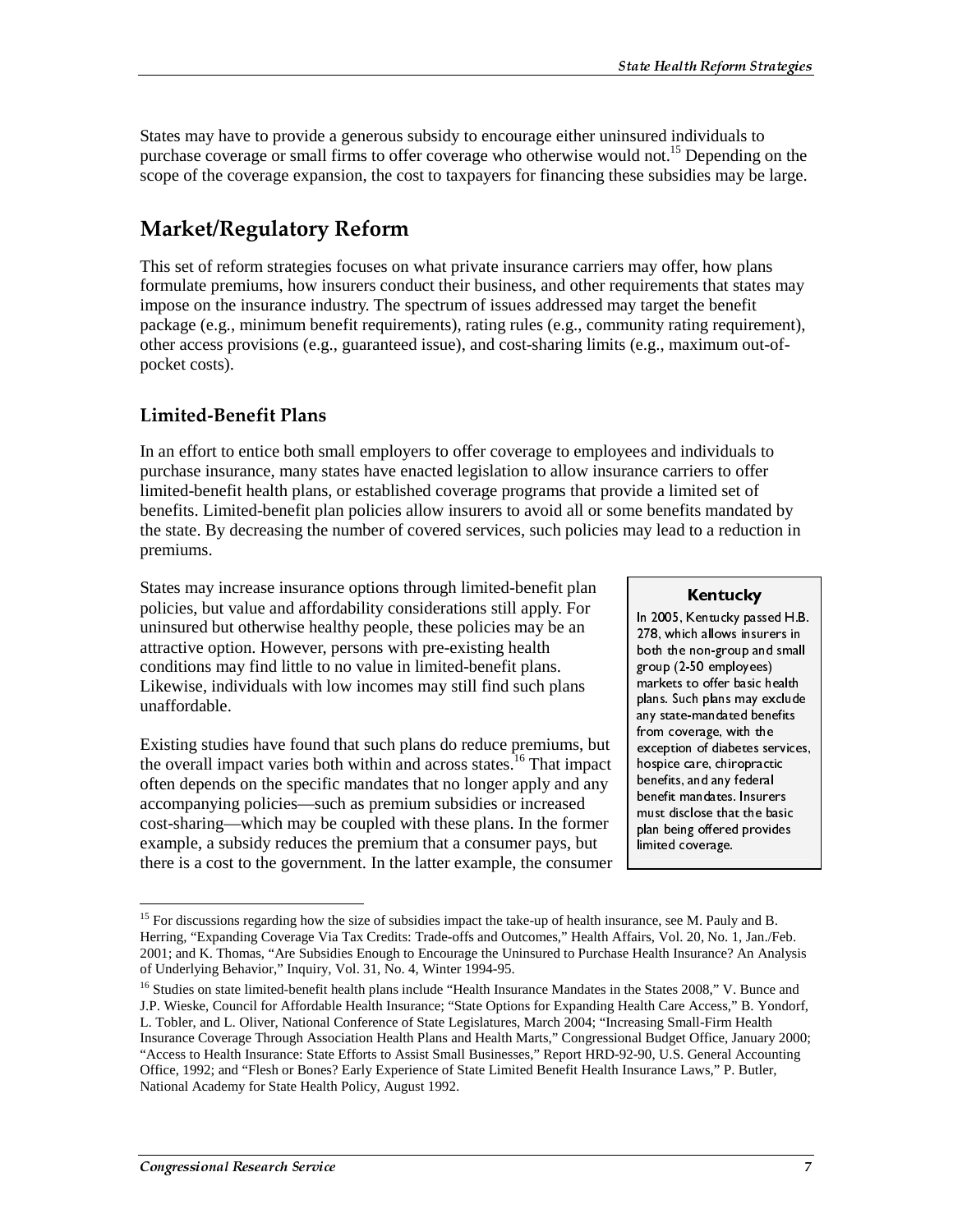may pay a lower premium but at the expense of higher out-of-pocket costs once he/she uses services.

### Reinsurance

Insurance carriers face the risk that the premiums they collect will not be sufficient to cover their expenses and generate profit, so they seek reinsurance to provide some protection from significant financial losses. Given that reinsurance is insurance for insurers, state reinsurance programs benefit carriers directly and consumers indirectly.

Idaho Idaho operates reinsurance pools for its small group and individual markets. In the individual market, the state operates the Individual High-Risk Reinsurance Pool that reinsures five guaranteed-issue products and sets premiums for these products. The primary insurer is responsible for claims up to \$25,000. All claims exceeding that amount are covered by the reinsurance pool, up to the lifetime maximums of the guaranteed-issue products. In the small group market, the insurer is responsible for claims up to \$13,000. Above that amount, the pool pays increasing amounts in claims, depending on the plan.

The impact on coverage depends greatly on the premiums charged by carriers participating in the reinsurance program. Unless a reinsurance program requires participating insurers to reduce premiums in order to receive the reinsurance benefit, the insurer has complete discretion over what premiums will be, which directly affects the potential for coverage expansion. And because reinsurance benefits carriers directly, the subsequent impact on premiums (and consumers) varies.

States may finance reinsurance programs through assessments on all insurers in that market, as well as general revenue and the collection of premiums from participating insurers. To compensate insurers that may end up enrolling a sicker, more expensive population, the state may withhold a portion of premiums collected and distribute those withholds at a later time according to the actual risk enrolled by each participating insurer (this concept is referred to as "risk adjustment").

# **Implications for National Reform**

The above-mentioned state reforms (and other strategies) are policy levers that are available to federal legislators and policymakers. But while state experiences provide some insight, they are not directly generalizable to the nation as a whole. The differences between state-level reform and national reform relate not only, or even primarily, to scope, but also involve fiscal and legal constraints, the regulatory environment, economic conditions, labor market supply, and other factors.

The complexity of national reform poses unique challenges and opportunities. For example, each state sets regulatory standards with which insurance carriers licensed in their state must abide, such as benefit mandates, rating rules, and solvency standards. Some states establish very strict standards, others impose less restrictive requirements, and some not at all, depending on the regulatory area and segment of the health insurance market. Given that state laws and regulations vary, any new standard imposed nationwide would place unequal burden on insurance carriers, depending on which state they already operate in. On the other hand, only federal law applies to health coverage that is self-insured. Given that self-insured plans provide coverage to